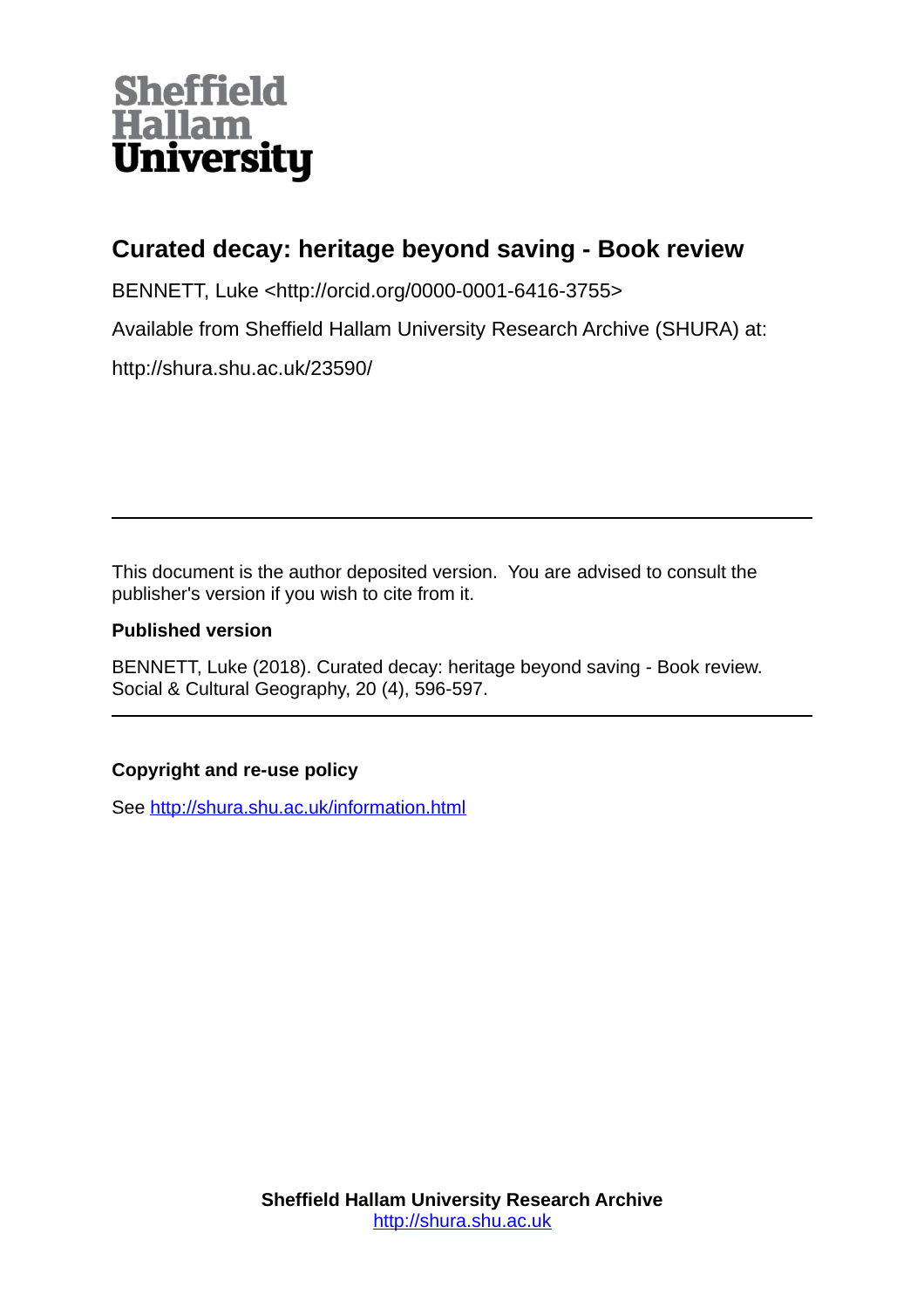### **Curated Decay: Heritage Beyond Saving**, by Caitlin DeSilvey, Minneapolis & London, University of Minnesota Press, 2017, 233 pp., £86 (hardback), ISBN 9780816694365; £20.99 (paperback), ISBN 9780816694389; £18.71 (e-book), ISBN 9781452953724.

*Curated Decay* opens up a productive and provocative new front in the study of contemporary ruination. Recent years have seen rising interest in ruins as a contemporary phenomenon, but most engagements have tended to frame them as a static object – as an end point rather than a dynamic process. In *Curated Decay* DeSilvey takes the reader on an illuminating tour of ruination sites, each of which is then explored in order to show ruination as an ongoing entropic transformation.

DeSilvey's concern is to investigate ruination as an unstoppable force, and to chronicle how culturally and managerially, relevant stakeholders come to terms with that reality. She urges us to find benefits in the irresistibility of ruins' decay and their vitality and seeks to challenge the preservation-mindedness that has dominated the practice of heritage management since the late 19<sup>th</sup> century. DeSilvey argues that we face a "crisis of accumulation" (Harrison 2011), living within an era in which the preservation of stuff is now an end in itself. And here, we have a plethora of rules and rituals of preservation, but few of forgetting or letting go.

DeSilvey urges us to ask what *other* lives a ruin site has (in the past, present and future). In answer she chronicles the flora and fauna whose actions continue to curate such places as they disassemble by acts of material reconfiguration and transference. These processes create a sense of change – and give a glimpse of its fullness and potentiality. Thus her case studies revel in impermanence, incompleteness and slippage – and in how the revelations afforded by the ruin's decay humble us to the world beyond the human.

In *Curated Decay*, decay is an ecological process, predominantly the action of the non-human agencies upon non-human matter. Because of this the role of human agency in creating abandonment and initiating ruination is somewhat absented. Furthermore, DeSilvey's focus remains resolutely upon the materiality of ruination. But ruination is more than material decay – and perhaps in some circumstances *material* decay is not even the most important driver. There was scope here for a wider conceptualisation of why things fall apart, of how they lose their clear sense of form and type (semantic decay) and of purpose and performance (normative decay). DeSilvey could have given a little more prominence to the cultural and organisational factors by which the original decisions to withdraw care (in whole or in part) were made and implemented. Perhaps this would have taken the work closer to a study of abandonment than of ruination in its narrow, materialist sense. But foregrounding (and celebrating) material decay in isolation from its causes, and for its own sake, tends to lapse back into ruin-gazing and the Romantic ruin aesthetic, and its celebration of nature's reconquest of the human realm.

The sites visited are shown to be vibrant in their decomposition, but working within her ecological perspective DeSilvey could perhaps also have made more of the hostile-to-human agencies to be found within the body of the ruin. In short, the violence of the ruin itself as a harbourer of a material or moral toxicity, that acts outward, seeping into the world. Instead the sites that DeSilvey presents largely feel passive, defeated, terminal cases that are being *done-to*, or slowly *done-away-with*. In recent years heritage studies has benefited from theorisation and empirical investigation of moral contamination of historic sites, and whether (and if so how) that fades over time. Ruin studies would benefit from vibrant materialist studies that examine the role of toxic materials and symbols, and specifically how their toxicity is an obstinate (perhaps revenant) form of "difficult heritage"